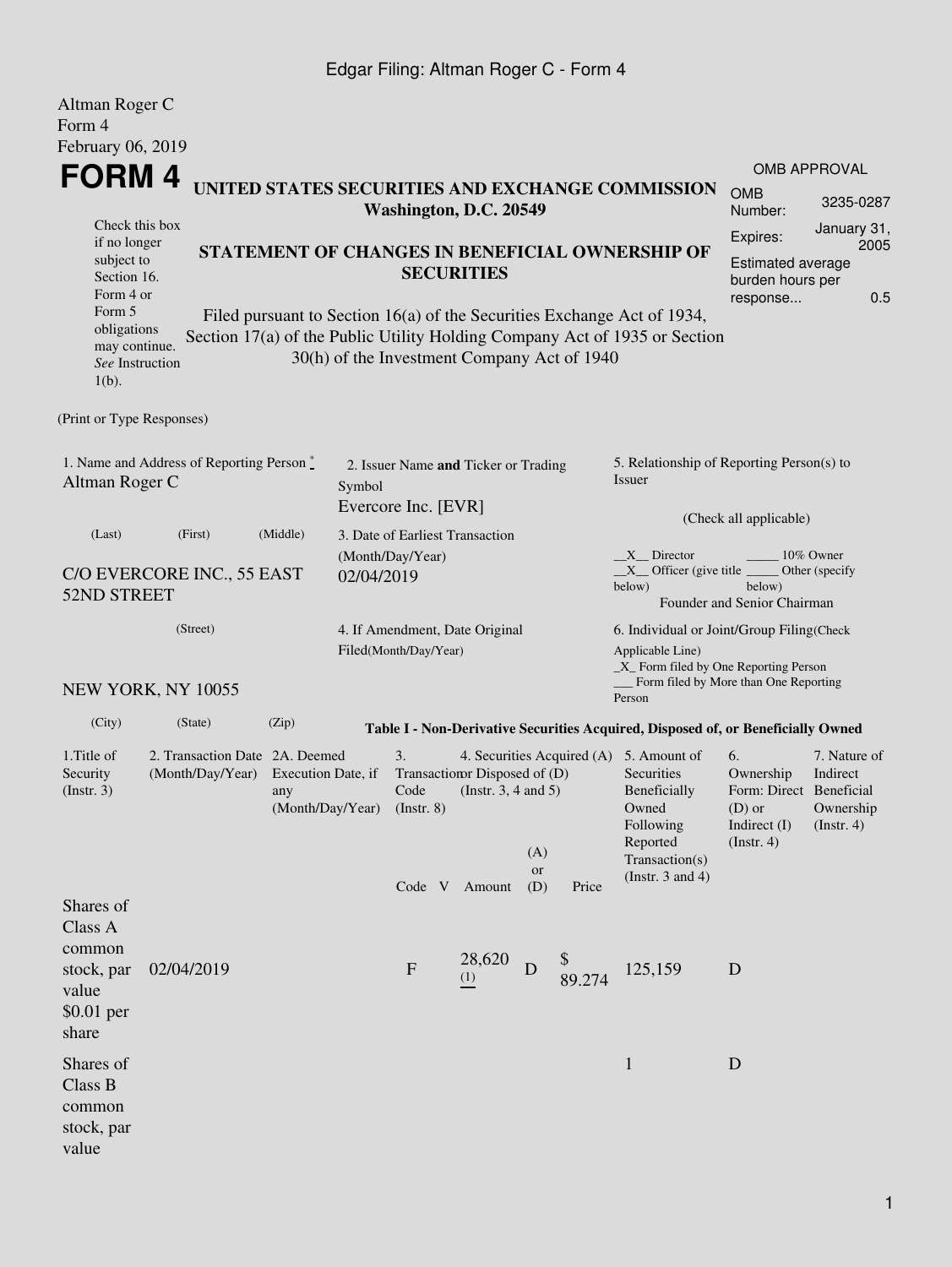| \$0.01 per<br>share                                                          |              |             |                               |
|------------------------------------------------------------------------------|--------------|-------------|-------------------------------|
| Shares of<br>Class B<br>common<br>stock, par<br>value<br>\$0.01 per<br>share | $\mathbf{1}$ | $\mathbf I$ | Share held<br>in trust. $(2)$ |
|                                                                              |              |             |                               |

Reminder: Report on a separate line for each class of securities beneficially owned directly or indirectly.

**Persons who respond to the collection of information contained in this form are not required to respond unless the form displays a currently valid OMB control number.** SEC 1474 (9-02)

## **Table II - Derivative Securities Acquired, Disposed of, or Beneficially Owned (***e.g.***, puts, calls, warrants, options, convertible securities)**

| 1. Title of |             | 3. Transaction Date 3A. Deemed      |                  | 4.                | 5.              | 6. Date Exercisable and |            | 7. Title and          | 8. Price of      | 9. Nu     |
|-------------|-------------|-------------------------------------|------------------|-------------------|-----------------|-------------------------|------------|-----------------------|------------------|-----------|
| Derivative  | Conversion  | (Month/Day/Year) Execution Date, if |                  | TransactionNumber |                 | <b>Expiration Date</b>  |            | Amount of             | Derivative       | Deriy     |
| Security    | or Exercise |                                     | any              | Code              | <sub>of</sub>   | (Month/Day/Year)        |            | Underlying            | Security         | Secur     |
| (Insert. 3) | Price of    |                                     | (Month/Day/Year) | $($ Instr. $8)$   | Derivative      |                         |            | Securities            | $($ Instr. 5 $)$ | Bene      |
|             | Derivative  |                                     |                  |                   | Securities      |                         |            | (Instr. $3$ and $4$ ) |                  | Owne      |
|             | Security    |                                     |                  |                   | Acquired        |                         |            |                       |                  | Follo     |
|             |             |                                     |                  |                   | $(A)$ or        |                         |            |                       |                  | Repo      |
|             |             |                                     |                  |                   | Disposed        |                         |            |                       |                  | Trans     |
|             |             |                                     |                  |                   | of $(D)$        |                         |            |                       |                  | $($ Instr |
|             |             |                                     |                  |                   | $($ Instr. 3,   |                         |            |                       |                  |           |
|             |             |                                     |                  |                   | $4$ , and $5$ ) |                         |            |                       |                  |           |
|             |             |                                     |                  |                   |                 |                         |            | Amount                |                  |           |
|             |             |                                     |                  |                   |                 |                         |            | <b>or</b>             |                  |           |
|             |             |                                     |                  |                   |                 | Date                    | Expiration | Title<br>Number       |                  |           |
|             |             |                                     |                  |                   |                 | Exercisable<br>Date     | of         |                       |                  |           |
|             |             |                                     |                  | Code<br>V         | (D)<br>(A)      |                         |            | <b>Shares</b>         |                  |           |
|             |             |                                     |                  |                   |                 |                         |            |                       |                  |           |

## **Reporting Owners**

| <b>Reporting Owner Name / Address</b>                                            | <b>Relationships</b> |            |                             |       |  |  |  |  |
|----------------------------------------------------------------------------------|----------------------|------------|-----------------------------|-------|--|--|--|--|
|                                                                                  | Director             | 10\% Owner | Officer                     | Other |  |  |  |  |
| Altman Roger C<br>C/O EVERCORE INC.<br>55 EAST 52ND STREET<br>NEW YORK, NY 10055 | X                    |            | Founder and Senior Chairman |       |  |  |  |  |
| <b>Signatures</b>                                                                |                      |            |                             |       |  |  |  |  |
| /s/ Jason Klurfeld, as<br>Attorney-in-Fact                                       |                      | 02/06/2019 |                             |       |  |  |  |  |
| **Signature of Reporting Person                                                  |                      | Date       |                             |       |  |  |  |  |